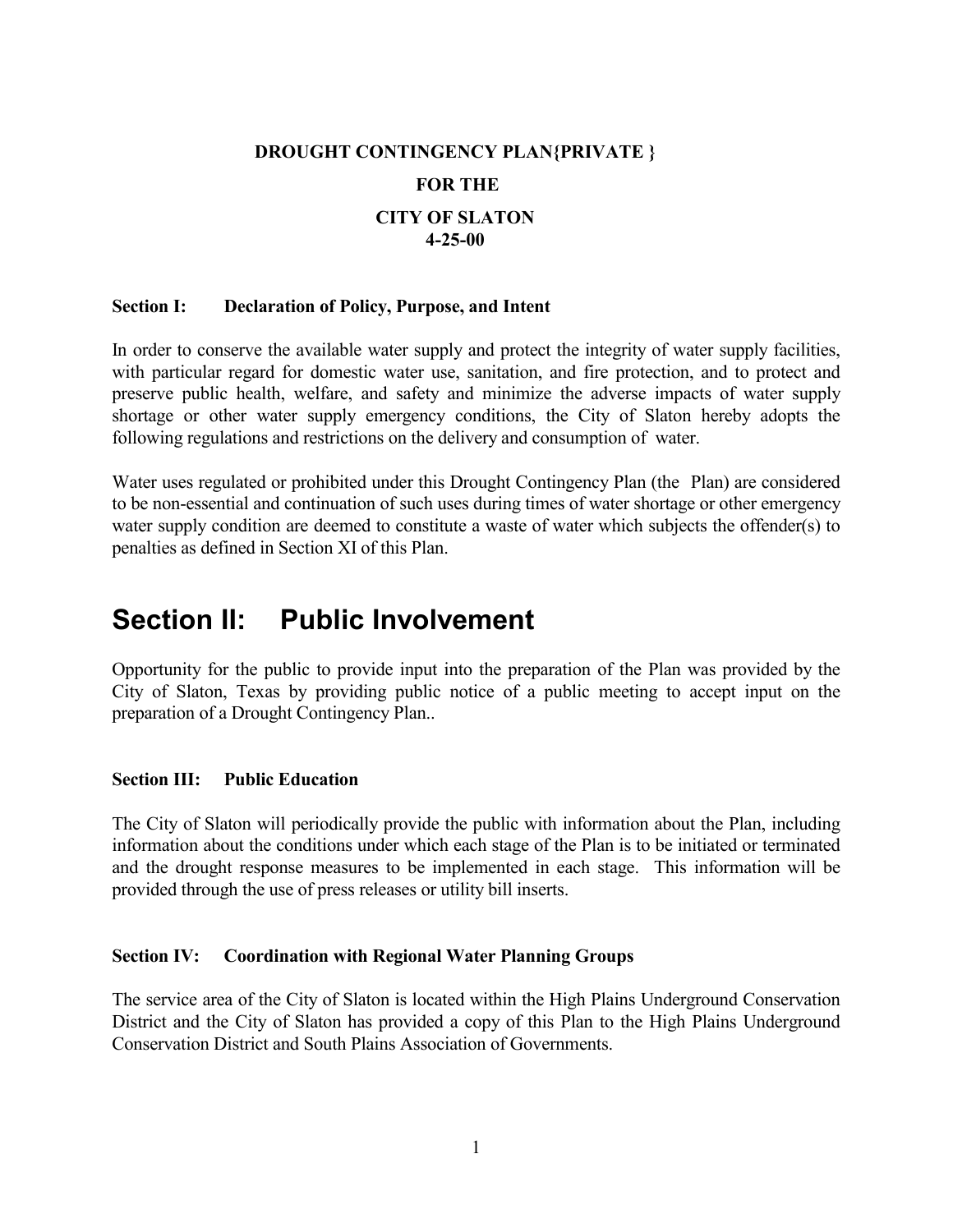#### Section V: Authorization

The City Administrator or his/her designee is hereby authorized and directed to implement the applicable provisions of this Plan upon determination that such implementation is necessary to protect public health, safety, and welfare. The City Administrator his/her designee, shall have the authority to initiate or terminate drought or other water supply emergency response measures as described in this Plan.

## Section VI: Application

The provisions of this Plan shall apply to all persons, customers, and property utilizing water provided by the City of Slaton The terms "person" and "customer" as used in the Plan include individuals, corporations, partnerships, associations, and all other legal entities.

#### Section VII: Definitions

For the purposes of this Plan, the following definitions shall apply:

Aesthetic water use: water use for ornamental or decorative purposes such as fountains, reflecting pools, and water gardens.

Commercial and institutional water use: water use which is integral to the operations of commercial and non-profit establishments and governmental entities such as retail establishments, hotels and motels, restaurants, and office buildings.

Conservation: those practices, techniques, and technologies that reduce the consumption of water, reduce the loss or waste of water, improve the efficiency in the use of water or increase the recycling and reuse of water so that a supply is conserved and made available for future or alternative uses.

Customer: any person, company, or organization using water supplied by City of Slaton..

Domestic water use: water use for personal needs or for household or sanitary purposes such as drinking, bathing, heating, cooking, sanitation, or for cleaning a residence, business, industry, or institution.

Even number address: street addresses, box numbers, or rural postal route numbers ending in 0, 2, 4, 6, or 8 and locations without addresses.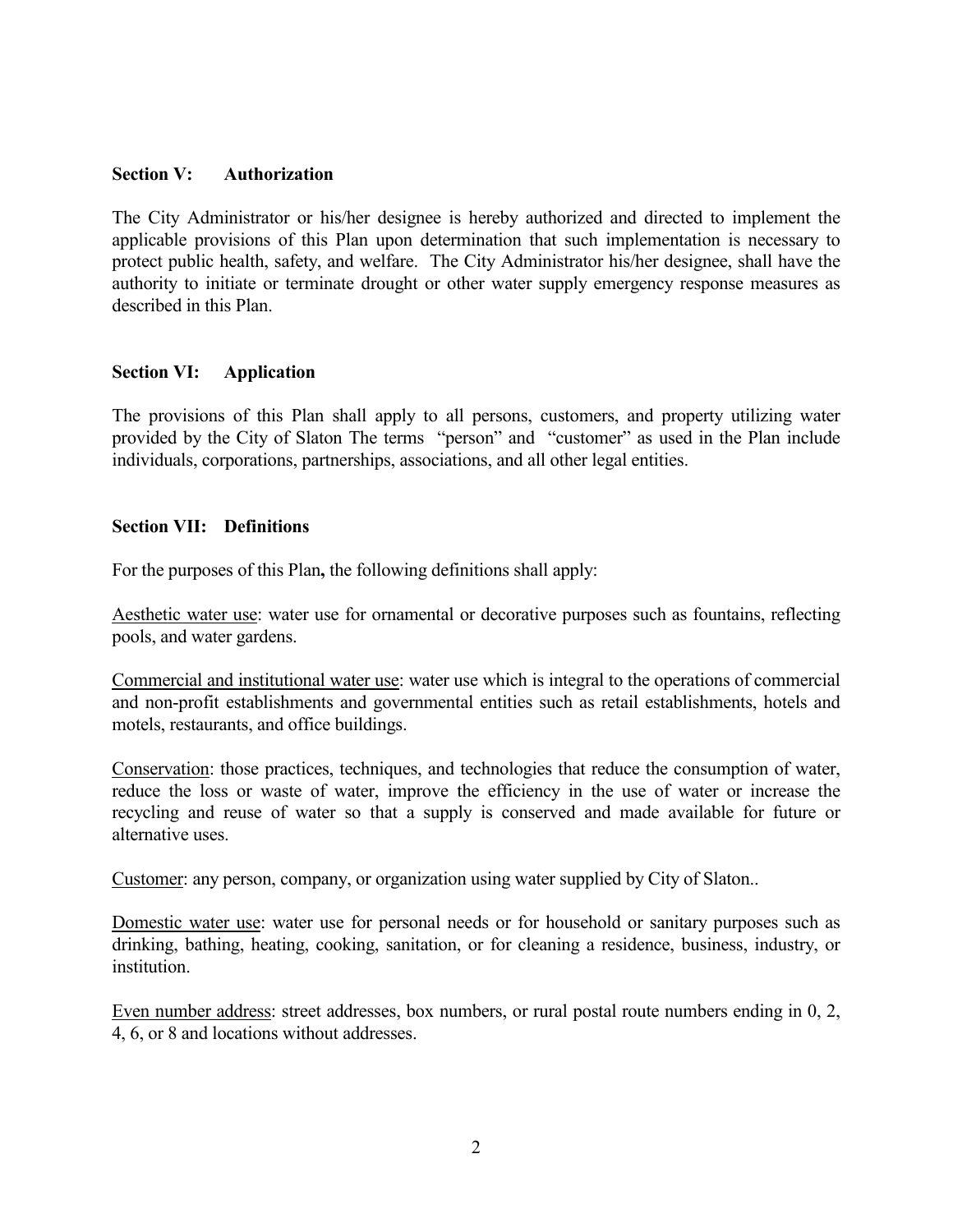Industrial water use: the use of water in processes designed to convert materials of lower value into forms having greater usability and value.

Landscape irrigation use: water used for the irrigation and maintenance of landscaped areas, whether publicly or privately owned, including residential and commercial lawns, gardens, golf courses, parks, and rights-of-way and medians.

Non-essential water use: water uses that are not essential nor required for the protection of public, health, safety, and welfare, including:

- (a) irrigation of landscape areas, including parks, athletic fields, and golf courses, except otherwise provided under this Plan;
- (b) use of water to wash any motor vehicle, motorbike, boat, trailer, airplane or other vehicle;
- (c) use of water to wash down any sidewalks, walkways, driveways, parking lots, tennis courts, or other hard-surfaced areas;
- (d) use of water to wash down buildings or structures for purposes other than immediate fire protection;
- (e) flushing gutters or permitting water to run or accumulate in any gutter or street;
- (f) use of water to fill, refill, or add to any indoor or outdoor swimming pools or Jacuzzitype pools;
- (g) use of water in a fountain or pond for aesthetic or scenic purposes except where necessary to support aquatic life;
- (h) failure to repair a controllable leak(s) within a reasonable period after having been given notice directing the repair of such leak(s); and
- (i) use of water from hydrants for construction purposes or any other purposes other than fire fighting.

Odd numbered address: street addresses, box numbers, or rural postal route numbers ending in 1, 3, 5, 7, or 9.

## Section VIII: Triggering Criteria for Initiation and Termination of Drought Response Stages

The Director of Public Works or his/her designee, shall monitor water supply and/or demand conditions on a weekly basis and shall determine when conditions warrant initiation or termination of each stage of the Plan. Public notification of the initiation or termination of drought response stages shall be by means of publication in the official newspaper of the City and through the Cable Television local organization channel..

The triggering criteria described below are based on the distribution system facilities of the City of Slaton and water availability from the Canadian River Municipal Water Authority (CRMWA) .

## (a) Stage 1 - Mild Water Shortage Conditions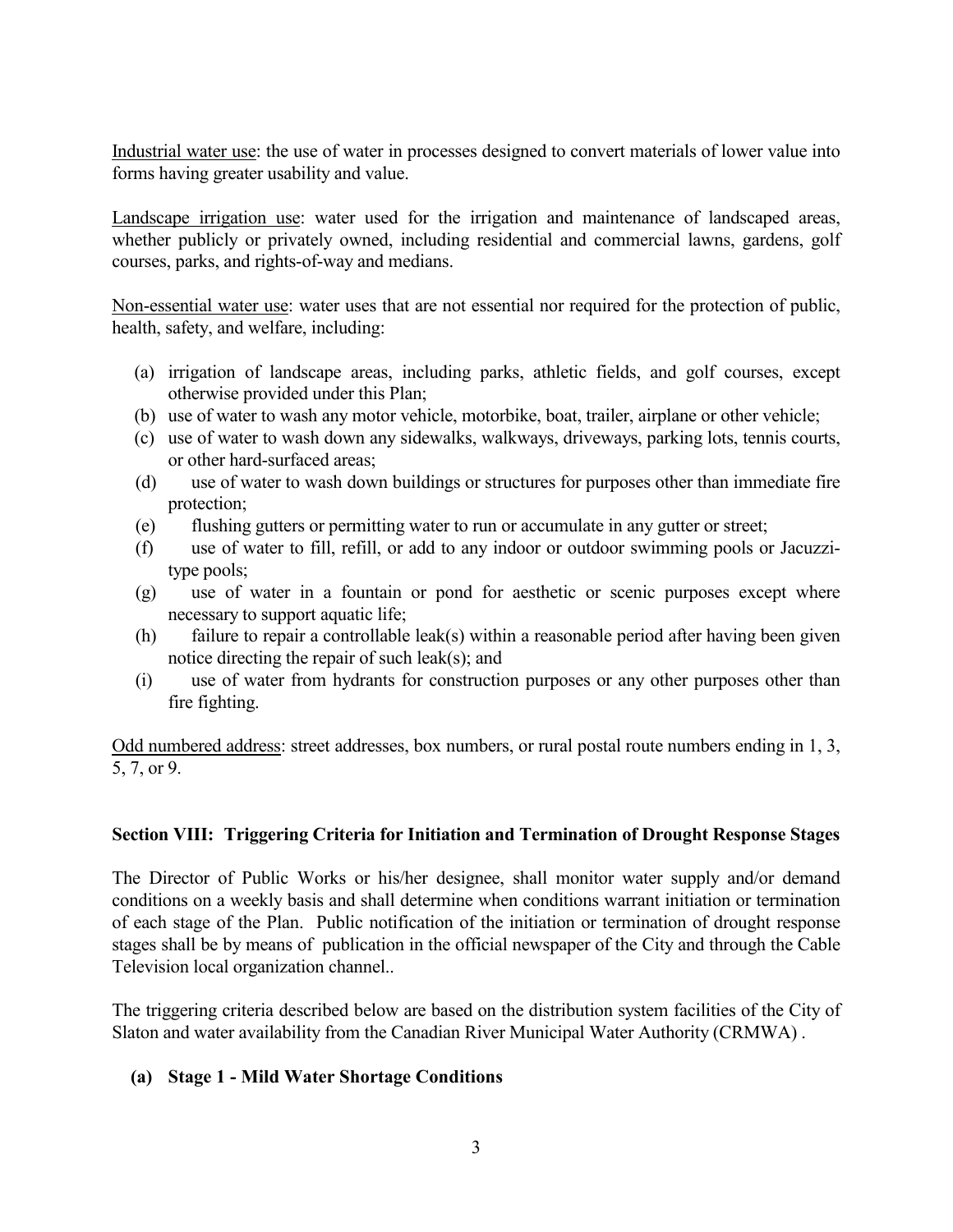Requirements for initiation - Customers shall be requested to voluntarily conserve water and adhere to the prescribed restrictions on certain water uses, defined in Section VII – Definitions, when total daily water demand equals or exceeds 1.7 million gallons for 7 consecutive days or 1.9 million gallons on a single day based on the safe operating capacity of water supply facilities; or when CRMWA initiates Stage 1 conditions.

Requirements for termination - Stage 1 of the Plan may be rescinded by the City Administrator, or his/her designee when all of the conditions listed as triggering events have ceased to exist for a period of 1 consecutive day.

# (b) Stage 2 - Moderate Water Shortage Conditions

Requirements for initiation - Customers shall be required to comply with the requirements and restrictions on certain non-essential water uses provided in Section VII of this Plan when total daily water demand equals or exceeds 1.8 million gallons for 5 consecutive days or 2.0 million gallons on a single day based on the safe operating capacity of water supply facilities; or when CRMWA initiates Stage 2 conditions.

Requirements for termination - Stage 2 of the Plan may be rescinded by the City Administrator, or his/her designee when all of the conditions listed as triggering events have ceased to exist for a period of 1 consecutive day. Upon termination of Stage 2, Stage 1 becomes operative.

# (c) Stage 3 - Severe Water Shortage Conditions

Requirements for initiation - Customers shall be required to comply with the requirements and restrictions on certain non-essential water uses for Stage 3 of this Plan when total daily water demands equals or exceeds 1.9 million gallons for 3 consecutive days or 2.1 million gallons on a single day based on the safe operating capacity of water supply facilities; or when CRMWA initiates Stage 3 conditions.

Requirements for termination - Stage 3 of the Plan may be rescinded by the City Administrator, or his her designee when all of the conditions listed as triggering events have ceased to exist for a period of 1 consecutive day. Upon termination of Stage 3, Stage 2 becomes operative.

# (d) Stage 4 - Critical Water Shortage Conditions

Requirements for initiation - Customers shall be required to comply with the requirements and restrictions on certain non-essential water uses for Stage 4 of this Plan when total daily water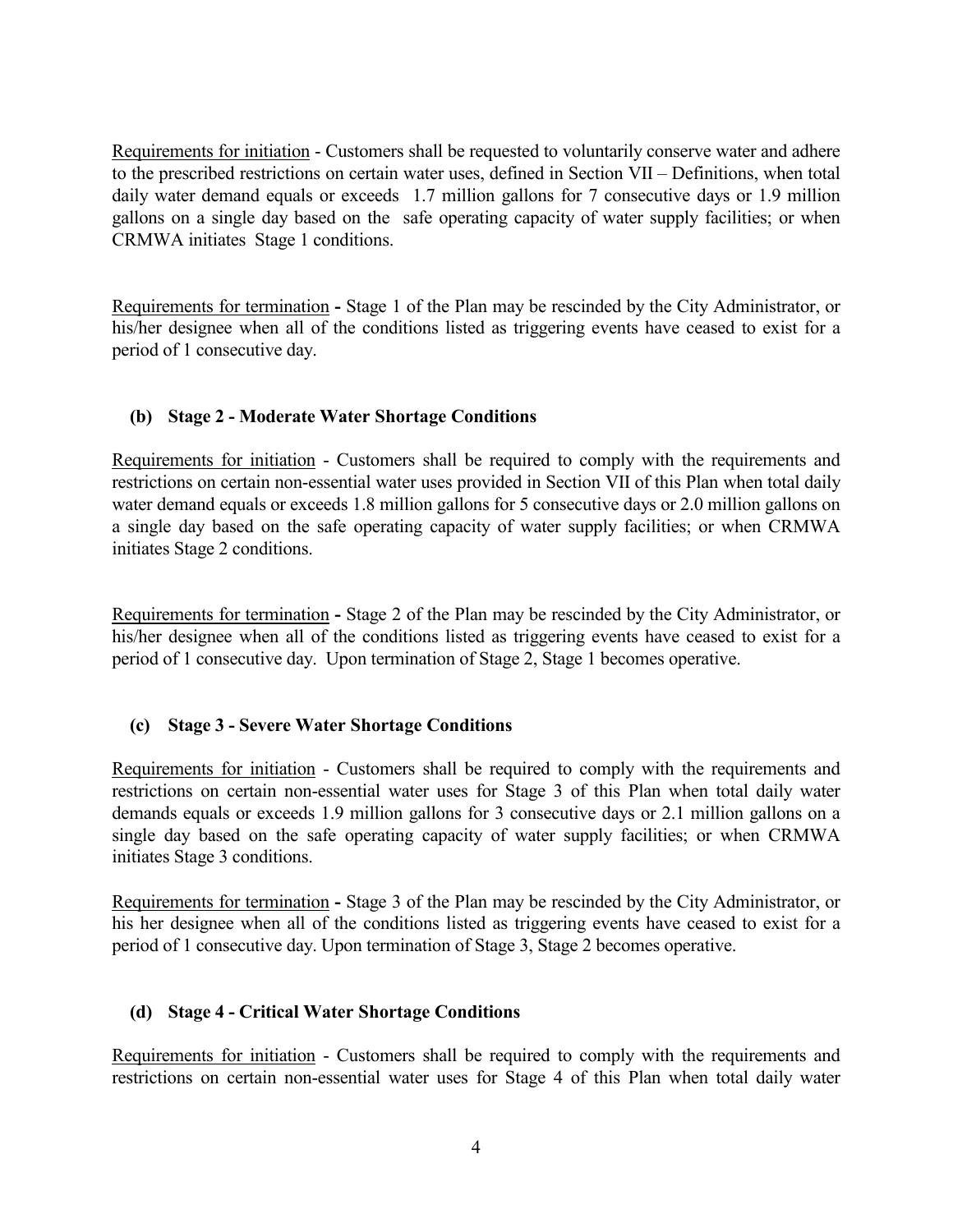demand equals or exceeds 2.0 million gallons for 3 consecutive days or 2..2 million gallons on a single day based on the safe operating capacity of water supply facilities; or when CRMWA is continuing to experience Stage 3 conditions.

Requirements for termination - Stage 4 of the Plan may be rescinded by the City Administrator, or his/her designee when all of the conditions listed as triggering events have ceased to exist for a period of 1 consecutive day. Upon termination of Stage 4, Stage 3 becomes operative.

# (e) Stage 5 - Emergency Water Shortage Conditions

Requirements for initiation - Customers shall be required to comply with the requirements and restrictions for Stage 5 of this Plan when the Director of Public Works, or his/her designee, determines that a water supply emergency exists based on:

- 1. Major water line breaks, or pump or system failures occur, which cause unprecedented loss of capability to provide water service; or
- 2. Natural or man-made contamination of the water supply source(s).

Requirements for termination **–** Stage 5 of the Plan may be rescinded by the City Administrator, or his/her designee when all of the conditions listed as triggering events have ceased to exist for a period of 1 consecutive day.

# (f) Water Rationing

Requirements for initiation - Customers shall be required to comply with the water allocation plan prescribed in Section X of this Plan and comply with the requirements and restrictions for Stage 5 of this Plan when total daily water demand equals or exceeds 2.2 million gallons for 3 consecutive days or 2.4 million gallons on a single day based on the safe operating capacity of water supply facilities.

Requirements for termination **-** Water rationing may be rescinded by the City Administrator, or his/her designee when all of the conditions listed as triggering events have ceased to exist for a period of 1 consecutive day.

# Section IX: Drought Response Stages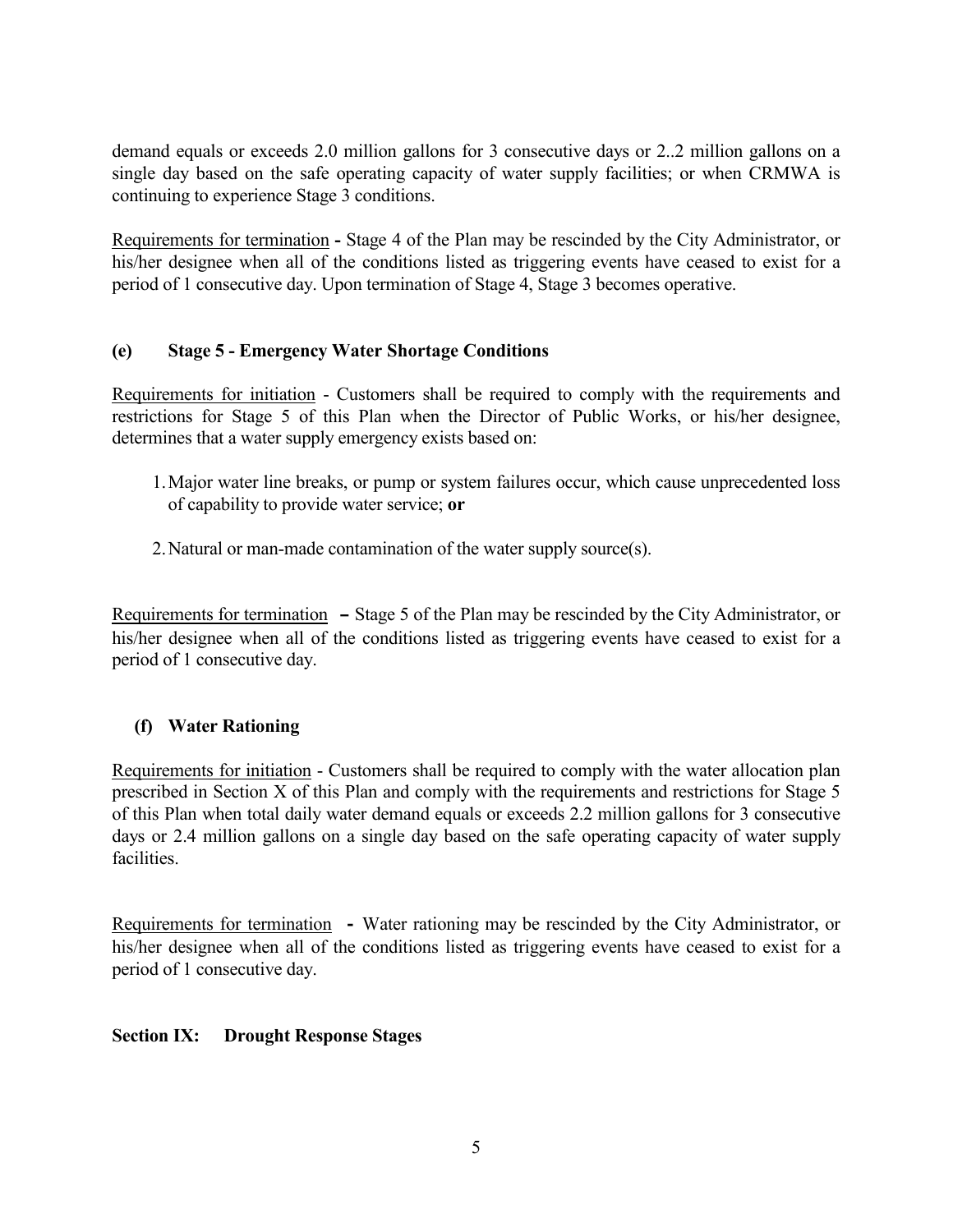The Director of Public Works, or his/her designee, shall monitor water supply and/or demand conditions on a daily basis and, in accordance with the triggering criteria set forth in Section VIII of the Plan, shall determine that a mild, moderate, severe, critical, or emergency condition exists and shall implement the following actions upon publication of notice in the official newspaper of the City and through the Cable Television local organizational channel.

## Stage 1 - Mild Water Shortage Conditions

- Goal: Achieve a voluntary 3 percent reduction in daily water demand.
- Supply Management Measures:

## Reduce flushing of water mains, and reduce irrigation of public landscaped areas.

Voluntary Water Use Restrictions:

- (a) Water customers are requested to voluntarily limit the irrigation of landscaped areas and to irrigate landscapes only between the hours of midnight and 10:00 a.m. and 8:00 p.m to midnight.
- (b) All operations of the City of Slaton shall adhere to water use restrictions prescribed for Stage 2 of the Plan.
- (c) Water customers are requested to practice water conservation and to minimize or discontinue water use for non-essential purposes.

#### Stage 2 - Moderate Water Shortage Conditions

Goal: Achieve a 7 percent reduction in daily water demand.

Supply Management Measures:

#### Reduce flushing of water mains and reduce irrigation of public landscaped areas.

 Water Use Restrictions. Under threat of penalty for violation, the following water use restrictions shall apply to all persons: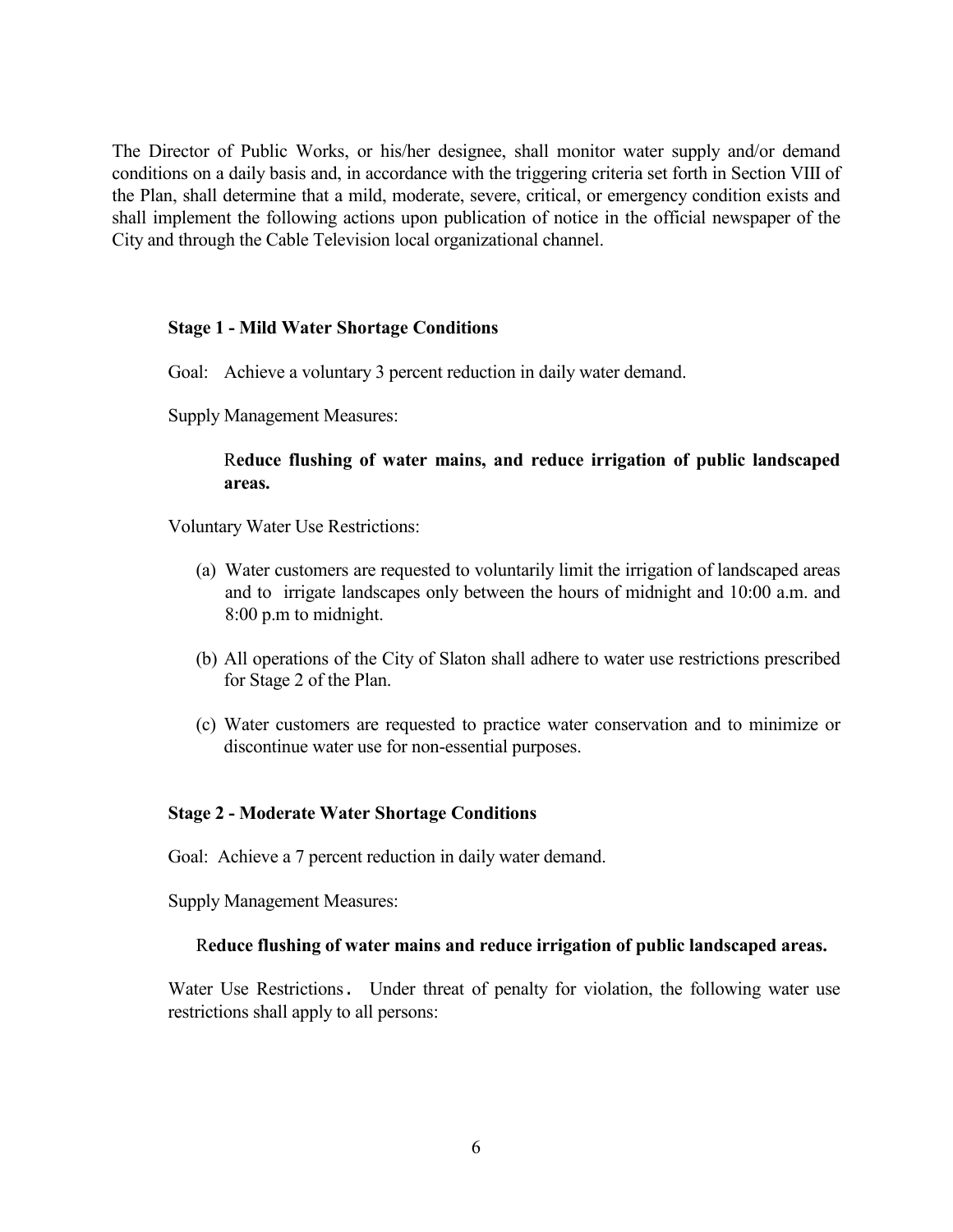(a) Irrigation of landscaped areas with hose-end sprinklers or automatic irrigation systems shall be limited to Sundays and Thursdays for customers with a street address ending in an even number (0, 2, 4, 6 or 8), and Saturdays and Wednesdays for water customers with a street address ending in an odd number (1, 3, 5, 7 or 9), and irrigation of landscaped areas is further limited to the hours of 12:00 midnight until 10:00 a.m. and between 8:00 p.m. and 12:00 midnight on designated watering days. However, irrigation of landscaped areas is permitted at anytime if it is by means of a hand-held hose, handheld bucket, or drip irrigation system.

(b) Use of water to wash any motor vehicle, motorbike, boat, trailer, airplane or other vehicle is prohibited except on designated watering days between the hours of 12:00 midnight and 10:00 a.m. and between 8:00 p.m. and 12:00 midnight. Such washing, when allowed, shall be done with a hand-held bucket or a hand-held hose equipped with a positive shutoff nozzle for quick rises. Vehicle washing may be done at any time on the immediate premises of a commercial car wash or commercial service station. Further, such washing may be exempted from these regulations if the health, safety, and welfare of the public is contingent upon frequent vehicle cleansing, such as garbage trucks and vehicles used to transport food and perishables.

(c) Use of water to fill, refill, or add to any indoor or outdoor swimming pools, wading pools, or Jacuzzi-type pools is prohibited except on designated watering days between the hours of 12:00 midnight and 10:00 a.m. and between 8 p.m. and 12:00 midnight.

(d) Operation of any ornamental fountain or pond for aesthetic or scenic purposes is prohibited except where necessary to support aquatic life or where such fountains or ponds are equipped with a recirculation system.

(e) Use of water from hydrants shall be limited to fire fighting, related activities, or other activities necessary to maintain public health, safety, and welfare, except that use of water from designated fire hydrants for construction purposes may be allowed under special permit from the City of Slaton.

(f) Use of water for the irrigation of golf course greens, tees, and fairways is prohibited except on designated watering days between the hours 12:00 midnight and 10:00 a.m. and between 8 p.m. and 12:00 midnight. However, if the golf course utilizes wastewater from the City of Slaton to irrigate, the facility shall not be subject to these regulations.

(g) All restaurants are prohibited from serving water to its patrons except when requested.

(h) The following uses of water are defined as non-essential and are prohibited: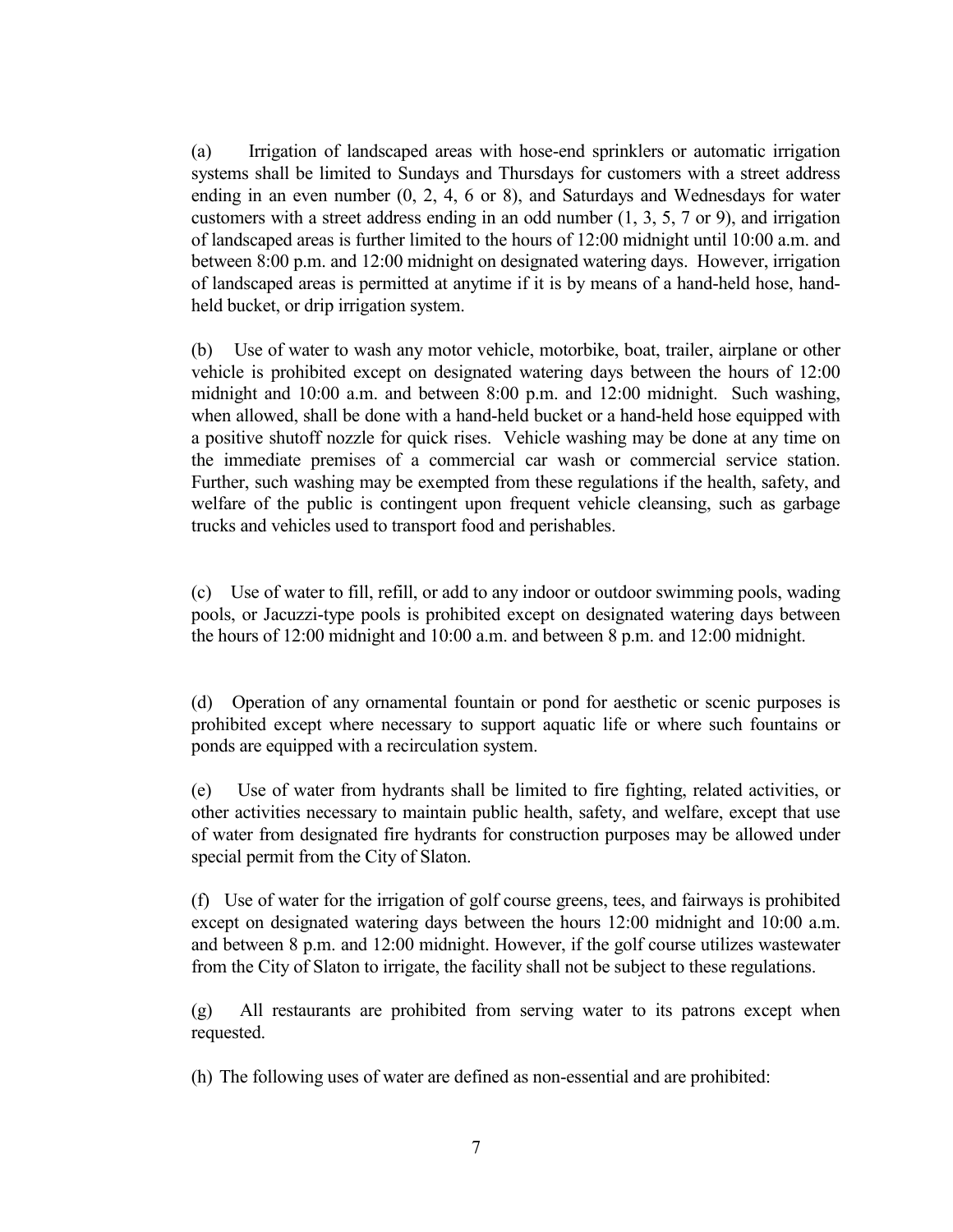- 1. wash down of any sidewalks, walkways, driveways, parking lots, tennis courts, or other hard-surfaced areas;
- 2. use of water to wash down buildings or structures for purposes other than immediate fire protection;
- 3. use of water for dust control;
- 4. flushing gutters or permitting water to run or accumulate in any gutter or street; and
- 5. failure to repair a controllable leak(s) within a reasonable period after having been given notice directing the repair of such leak(s).

## Stage 3 - Severe Water Shortage Conditions

Goal: Achieve a 12 percent reduction in daily water demand.

Supply Management Measures:

# Reduce flushing of water mains, reduced or discontinued irrigation of public landscaped areas.

3. Water Use Restrictions. All requirements of Stage 2 shall remain in effect during Stage 3 except:

(a) Irrigation of landscaped areas shall be limited to designated watering days between the hours of 12:00 midnight and 10:00 a.m. and between 8 p.m. and 12:00 midnight and shall be by means of hand-held hoses, hand-held buckets, drip irrigation, or permanently installed automatic sprinkler system only. The use of hose-end sprinklers is prohibited at all times.

(b) The watering of golf course tees is prohibited unless the golf course utilizes wastewater for irrigation from the City of Slaton.

 (c) The use of water for construction purposes from designated fire hydrants under special permit is to be discontinued.

## Stage 4 - Critical Water Shortage Conditions

Goal: Achieve a 18 percent reduction in daily water demand.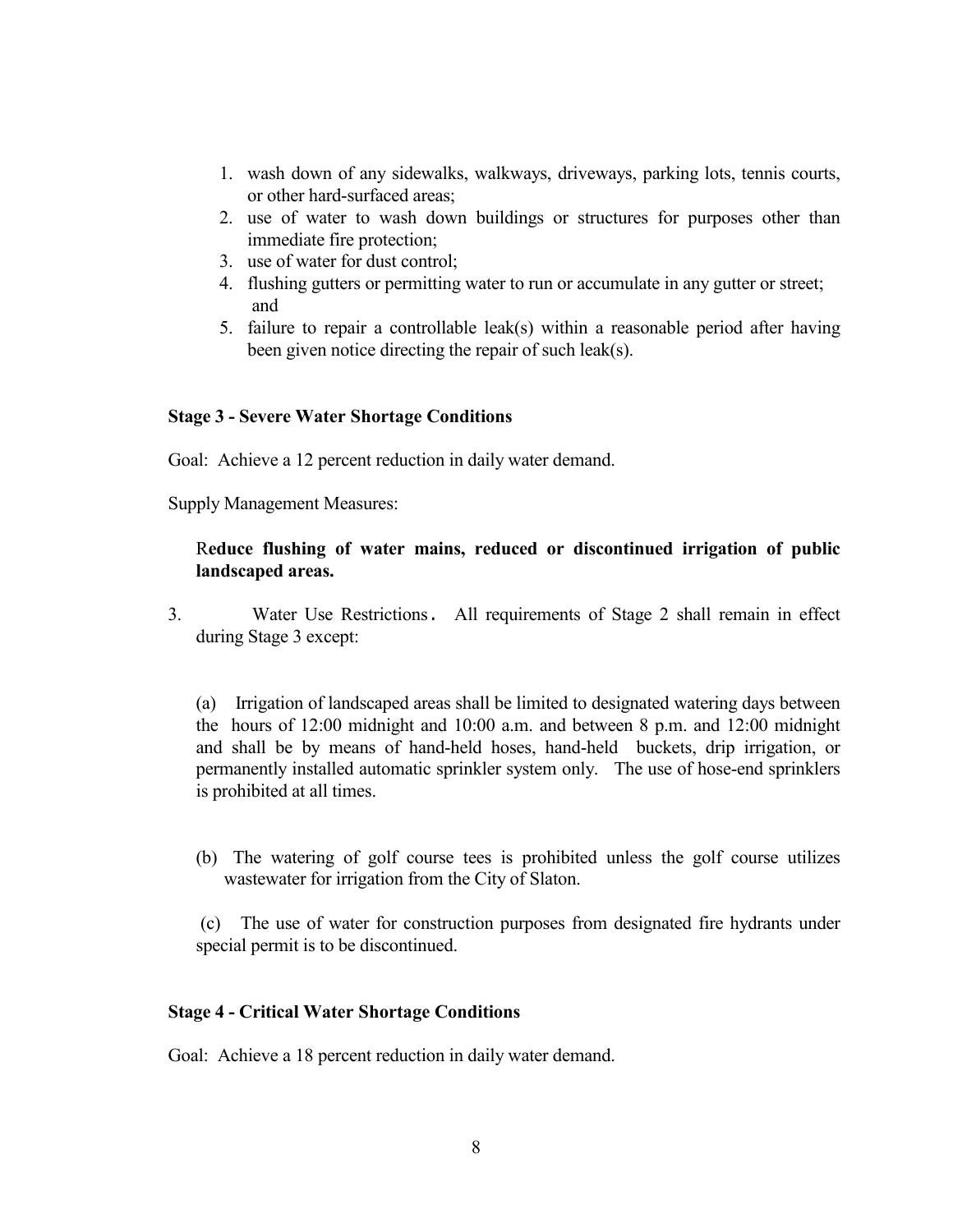Supply Management Measures:

# Reduce flushing of water mains. Discontinued irrigation of public landscaped areas..

Water Use Restrictions. All requirements of Stage 2 and 3 shall remain in effect during Stage 4 except:

(a) Irrigation of landscaped areas shall be limited to designated watering days between the hours of 6:00 a.m. and 10:00 a.m. and between 8:00 p.m. and 12:00 midnight and shall be by means of hand-held hoses, hand-held buckets, or drip irrigation only. The use of

hose-end sprinklers or permanently installed automatic sprinkler systems are prohibited at all times.

- (b) Use of water to wash any motor vehicle, motorbike, boat, trailer, airplane or other vehicle not occurring on the premises of a commercial car wash and commercial service stations and not in the immediate interest of public health, safety, and welfare is prohibited. Further, such vehicle washing at commercial car washes and commercial service stations shall occur only between the hours of 6:00 a.m. and 10:00 a.m. and between 6:00 p.m. and 10 p.m.
	- (c) The filling, refilling, or adding of water to swimming pools, wading pools, and Jacuzzi-type pools is prohibited.
- (d) Operation of any ornamental fountain or pond for aesthetic or scenic purposes is prohibited except where necessary to support aquatic life or where such fountains or ponds are equipped with a recalculation system.
- (e) No applications for new, additional, expanded, or increased-in-size water service connections, meters, service lines, pipeline extensions, mains, or water service facilities of any kind shall be allowed or approved.

## Stage 5 **-** Emergency Water Shortage Conditions

Goal: Achieve a 30 percent reduction in daily water demand.

Supply Management Measures:

## Discontinue flushing of water mains, discontinue irrigation of public landscaped areas.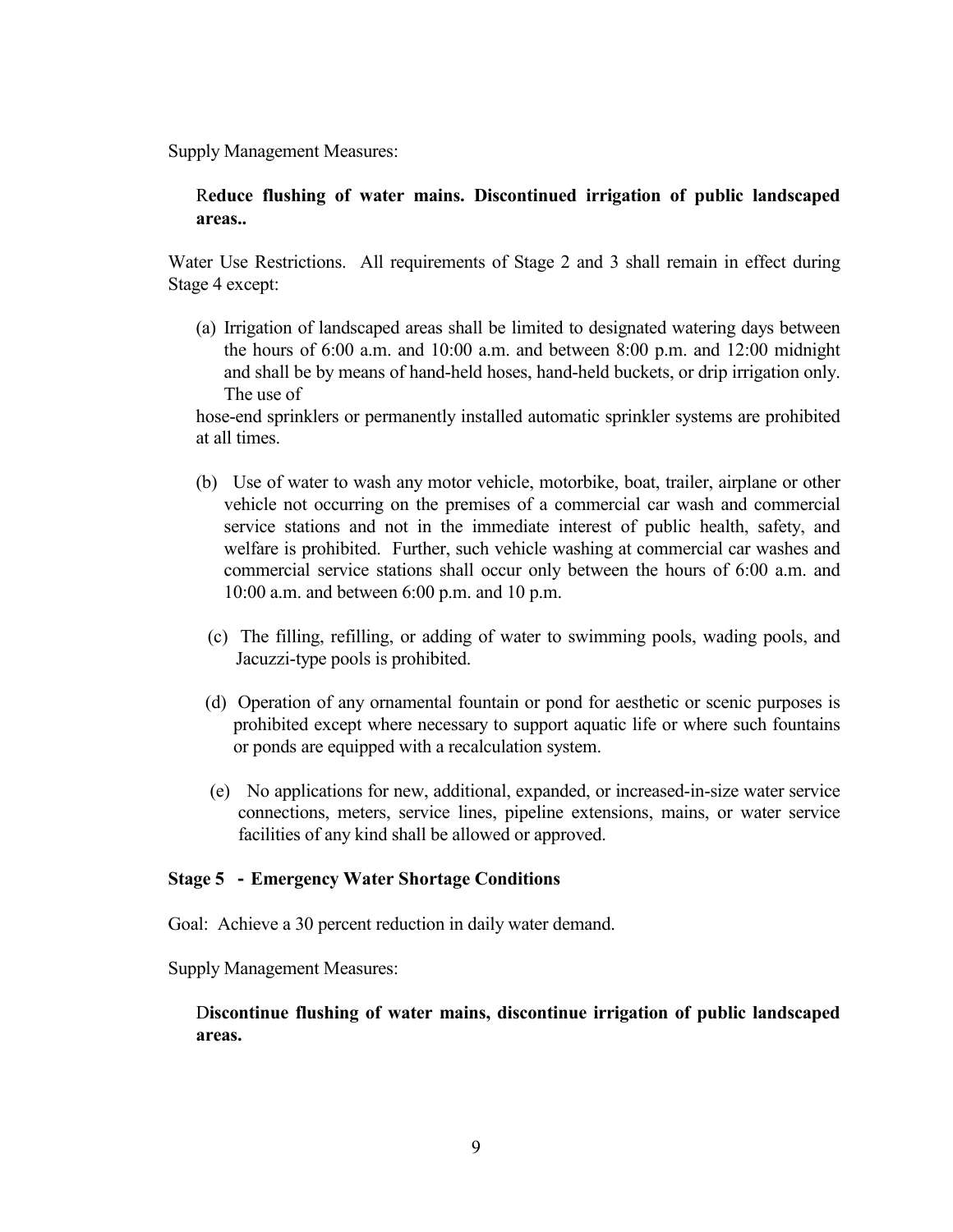Water Use Restrictions. All requirements of Stage 2, 3, and 4 shall remain in effect during Stage 5 except:

- (a) Irrigation of landscaped areas is absolutely prohibited.
- (b) Use of water to wash any motor vehicle, motorbike, boat, trailer, airplane or other vehicle is absolutely prohibited.

#### {PRIVATE }Section X: Water Rationing{tc \l 0 "2Section VII\: Water Rationing"}

In the event that water shortage conditions threaten public health, safety, and welfare, the City Administrator, or his/her designee is hereby authorized to ration water according to the following water allocation plan:

#### Single-Family Residential Customers

The allocation to residential water customers residing in a single-family dwelling shall be as follows:

| <b>{PRIVATE}</b> Persons per Household<br>Month{te \l 0 "1Persons per Household | <b>Gallons</b><br><b>Gallons per Month"</b> } | per |
|---------------------------------------------------------------------------------|-----------------------------------------------|-----|
| $1$ or $2$                                                                      | 6,000                                         |     |
| 3 or 4                                                                          | 7,000                                         |     |
| 5 or 6                                                                          | 8,000                                         |     |
| 7 or 8                                                                          | 9,000                                         |     |
| 9 or 10                                                                         | 10,000                                        |     |
| 11 or more                                                                      | 12,000                                        |     |
|                                                                                 |                                               |     |

"Household" means the residential premises served by the customer's meter. "Persons per household" includes only those persons currently physically residing at the premises and expected to reside there for the entire billing period. It shall be assumed that a particular customer's household is comprised of two (2) persons unless the customer notifies the City of Slaton of a greater number of persons per household on a form prescribed by the City Administrator or his/her designee. The City Administrator or his/her designee shall give his/her best effort to see that such forms are mailed, otherwise provided, or made available to every residential customer. If, however, a customer does not receive such a form, it shall be the customer's responsibility to go to the City of Slaton offices to complete and sign the form claiming more than two (2) persons per household. New customers may claim more persons per household at the time of applying for water service on the form prescribed by the City Administrator or his/her designee. When the number of persons per household increases so as to place the customer in a different allocation category, the customer may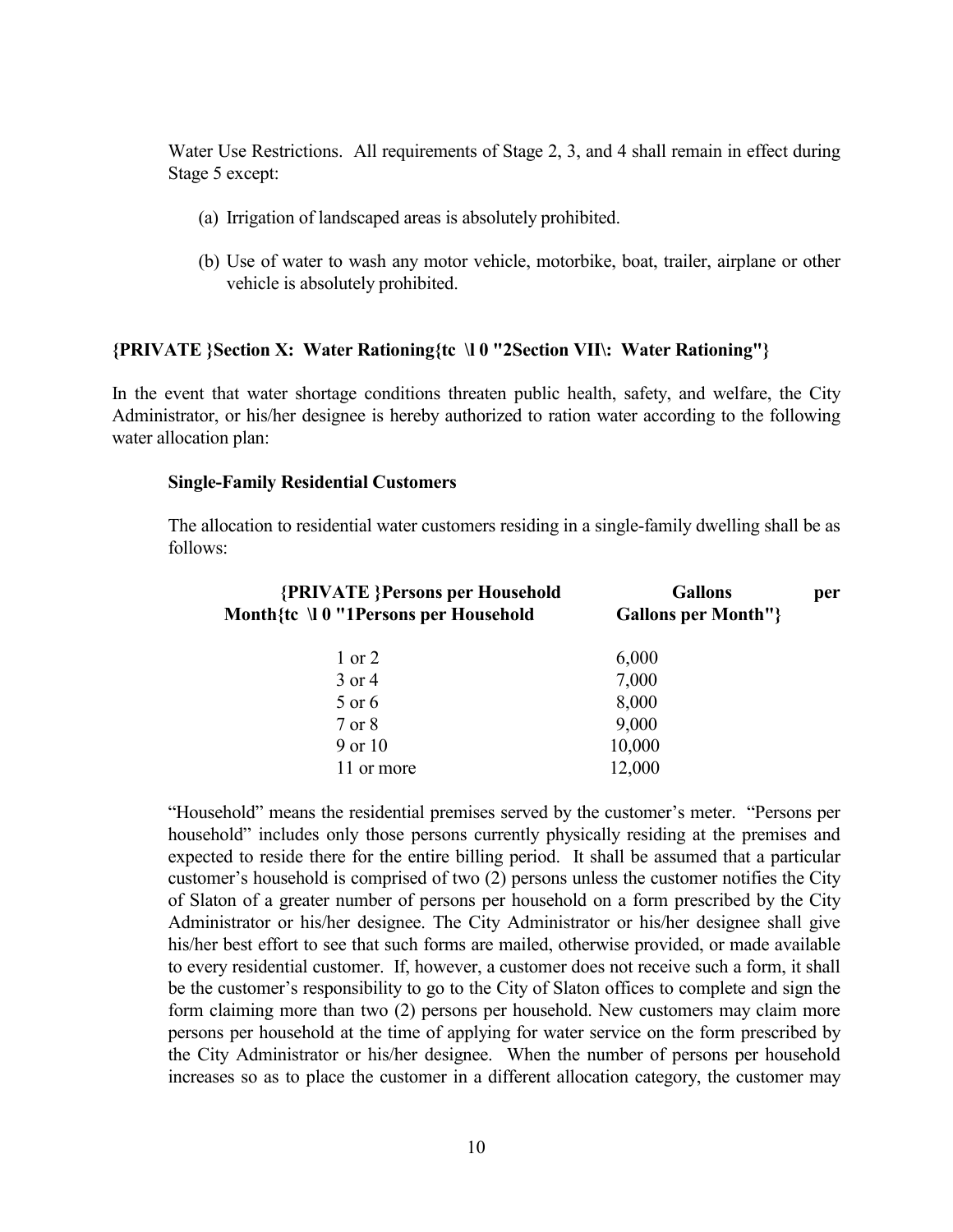notify the City of Slaton on such form and the change will be implemented in the next practicable billing period. If the number of persons in a household is reduced, the customer shall notify the City of Slaton in writing within two (2) days. In prescribing the method for claiming more than two (2) persons per household, the City Administrator or his/her designee shall adopt methods to insure the accuracy of the claim. Any person who knowingly, recklessly, or with criminal negligence falsely reports the number of persons in a household or fails to timely notify the City of Slaton of a reduction in the number of person in a household shall be fined not less than \$25.00. Residential water customers shall pay the following surcharges:

- \$.20 for the first 1,000 gallons over allocation.
- \$.30 for the second 1,000 gallons over allocation.
- \$.40 for the third 1,000 gallons over allocation.
- \$.50 for each additional 1,000 gallons over allocation.

Surcharges shall be cumulative.

#### Master-Metered Multi-Family Residential Customers

The allocation to a customer billed from a master meter which jointly measures water to multiple permanent residential dwelling units (e.g., apartments, mobile homes) shall be allocated 6,000 gallons per month for each dwelling unit. It shall be assumed that such a customer's meter serves two dwelling units unless the customer notifies the City of Slaton of a greater number on a form prescribed by the City Administrator or his/her designee. The City Administrator or his/her designee shall give his/her best effort to see that such forms are mailed, otherwise provided, or made available to every such customer. If, however, a customer does not receive such a form, it shall be the customer's responsibility to go to the City of Slaton offices to complete and sign the form claiming more than two (2) dwellings. A dwelling unit may be claimed under this provision whether it is occupied or not. New customers may claim more dwelling units at the time of applying for water service on the form prescribed by the City Administrator or his/her designee. If the number of dwelling units served by a master meter is reduced, the customer shall notify the City of Slaton in writing within two (2) days. In prescribing the method for claiming more than two (2) dwelling units, the City Administrator or his/her designee shall adopt methods to insure the accuracy of the claim. Any person who knowingly, recklessly, or with criminal negligence falsely reports the number of dwelling units served by a master meter or fails to timely notify the City of Slaton of a reduction in the number of person in a household shall be fined not less than \$25.00. Customers billed from a master meter under this provision shall pay the following monthly surcharges:

#### \$.20 for 1,000 gallons over allocation up through 1,000 gallons for each dwelling unit.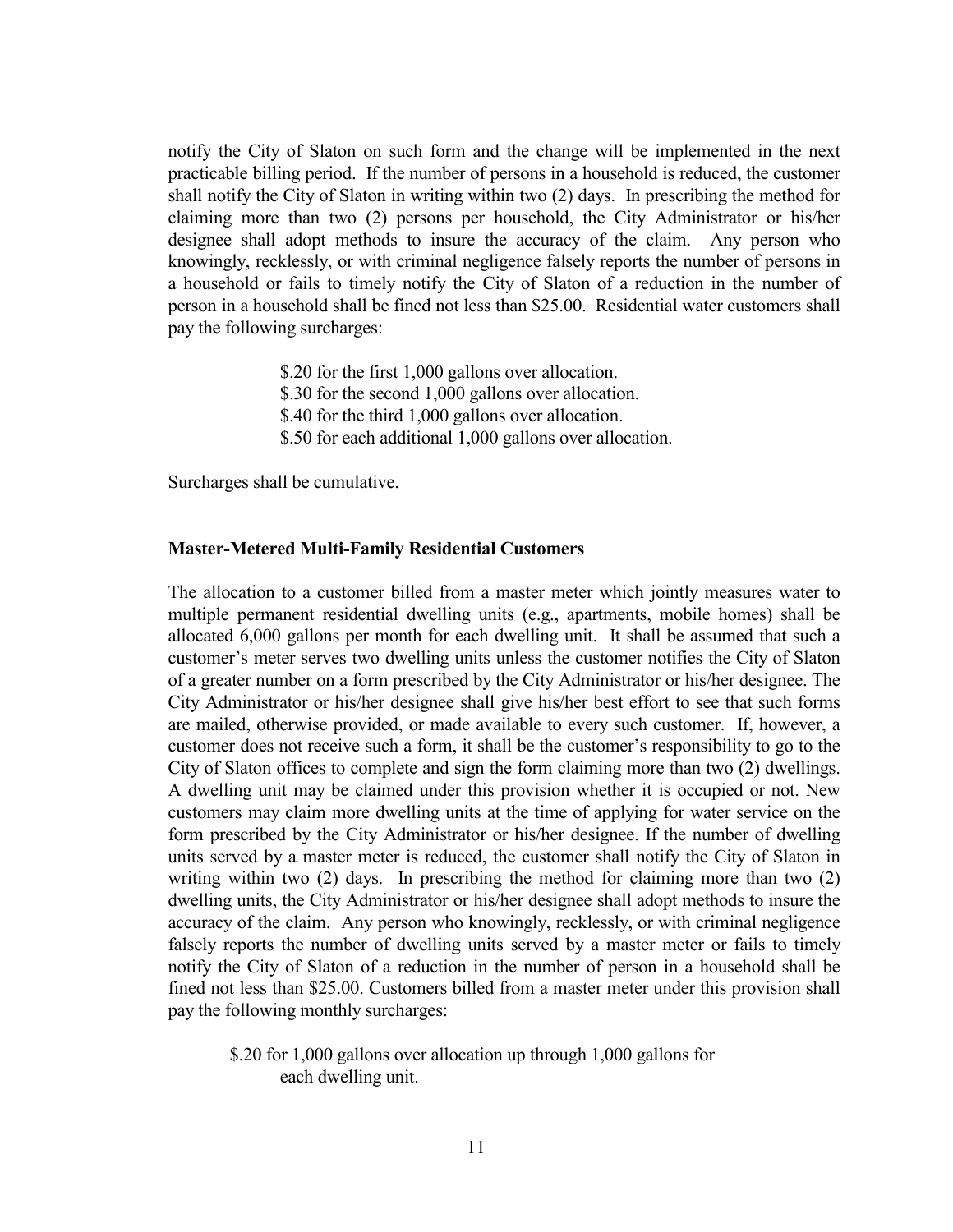- \$.30, thereafter, for each additional 1,000 gallons over allocation up through a second 1,000 gallons for each dwelling unit.
- \$.40, thereafter, for each additional 1,000 gallons over allocation up through a third 1,000 gallons for each dwelling unit.
- \$.50, thereafter for each additional 1,000 gallons over allocation.

Surcharges shall be cumulative.

#### Commercial Customers

A monthly water usage allocation shall be established by the City Administrator, or his/her designee, for each nonresidential commercial customer other than an industrial customer who uses water for processing purposes. The non-residential customer's allocation shall be approximately 75% percent of the customer's usage for corresponding month's billing period for the previous 12 months. If the customer's billing history is shorter than 12 months, the monthly average for the period for which there is a record shall be used for any monthly period for which no history exists. Provided, however, a customer whose monthly usage is less than 6,000 gallons, shall be allocated 5,000 gallons. The City Administrator or his/her designee shall give his/her best effort to see that notice of each non-residential customer's allocation is mailed to such customer. If, however, a customer does not receive such notice, it shall be the customer's responsibility to contact the City of Slaton to determine the allocation. Upon request of the customer or at the initiative of the City Administrator or his/her designee, the allocation may be reduced or increased if, (1) the designated period does not accurately reflect the customer's normal water usage, (2) one nonresidential customer agrees to transfer part of its allocation to another nonresidential customer, or (3) other objective evidence demonstrates that the designated allocation is inaccurate under present conditions. A customer may appeal an allocation established hereunder to the City Administrator or his/her designee. Nonresidential commercial customers shall pay the following surcharges:

Customers whose allocation is 1000 gallons through 15,000 gallons per month:

- \$.20 per thousand gallons for the first 1,000 gallons over allocation.
- \$.30 per thousand gallons for the second 1,000 gallons over allocation.
- \$.40 per thousand gallons for the third 1,000 gallons over allocation.
- \$.50 per thousand gallons for each additional 1,000 gallons over allocation.

Customers whose allocation is 15,000 gallons per month or more: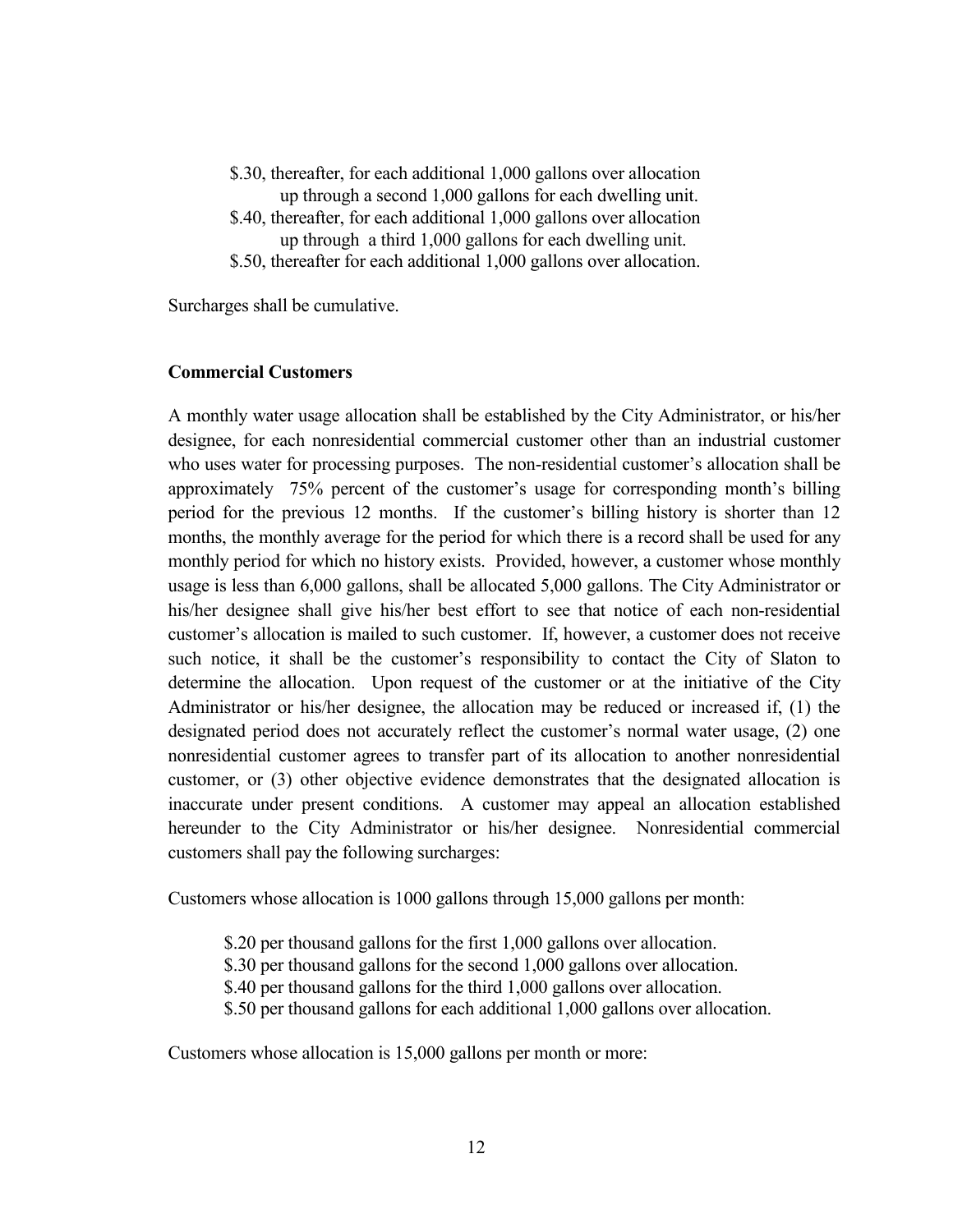- 1.1 times the block rate for each 1,000 gallons in excess of the allocation up through 5 percent above allocation.
- 1.15 times the block rate for each 1,000 gallons from 5 percent through 10 percent above allocation.
- 1.20 times the block rate for each 1,000 gallons from 10 percent through 15 percent above allocation.
- 1.25 times the block rate for each 1,000 gallons more than 15 percent above allocation.

The surcharges shall be cumulative. As used herein, "block rate" means the charge to the customer per 1,000 gallons at the regular water rate schedule at the level of the customer's allocation.

#### Industrial Customers

A monthly water usage allocation shall be established by the City Administrator or his/her designee, for each industrial customer, which uses water for processing purposes. The industrial customer's allocation shall be approximately 90% percent of the customer's water usage baseline. Ninety (90) days after the initial imposition of the allocation for industrial customers, the industrial customer's allocation shall be further reduced to 85% percent of the customer's water usage baseline. The industrial customer's water usage baseline will be computed on the average water usage for the 12 month period ending prior to the date of implementation of Stage 2 of the Plan. If the industrial water customer's billing history is shorter than 12 months, the monthly average for the period for which there is a record shall be used for any monthly period for which no billing history exists. The City Administrator or his/her designee shall give his/her best effort to see that notice of each industrial customers allocation is mailed to such customer. If, however, a customer does not receive such notice, it shall be the customer's responsibility to contact the City of Slaton to determine the allocation, and the allocation shall be fully effective notwithstanding the lack of receipt of written notice. Upon request of the customer or at the initiative of the City Administrator or his/her designee, the allocation may be reduced or increased, (1) if the designated period does not accurately reflect the customer's normal water usage because the customer had shutdown a major processing unit for repair or overhaul during the period, (2) the customer has added or is in the process of adding significant additional processing capacity, (3) the customer has shutdown or significantly reduced the production of a major processing unit, (4) the customer has previously implemented significant permanent water conservation measures such that the ability to further reduce usage is limited, (5) the customer agrees to transfer part of its allocation to another industrial customer, or (6) if other objective evidence demonstrates that the designated allocation is inaccurate under present conditions. A customer may appeal an allocation established hereunder to the City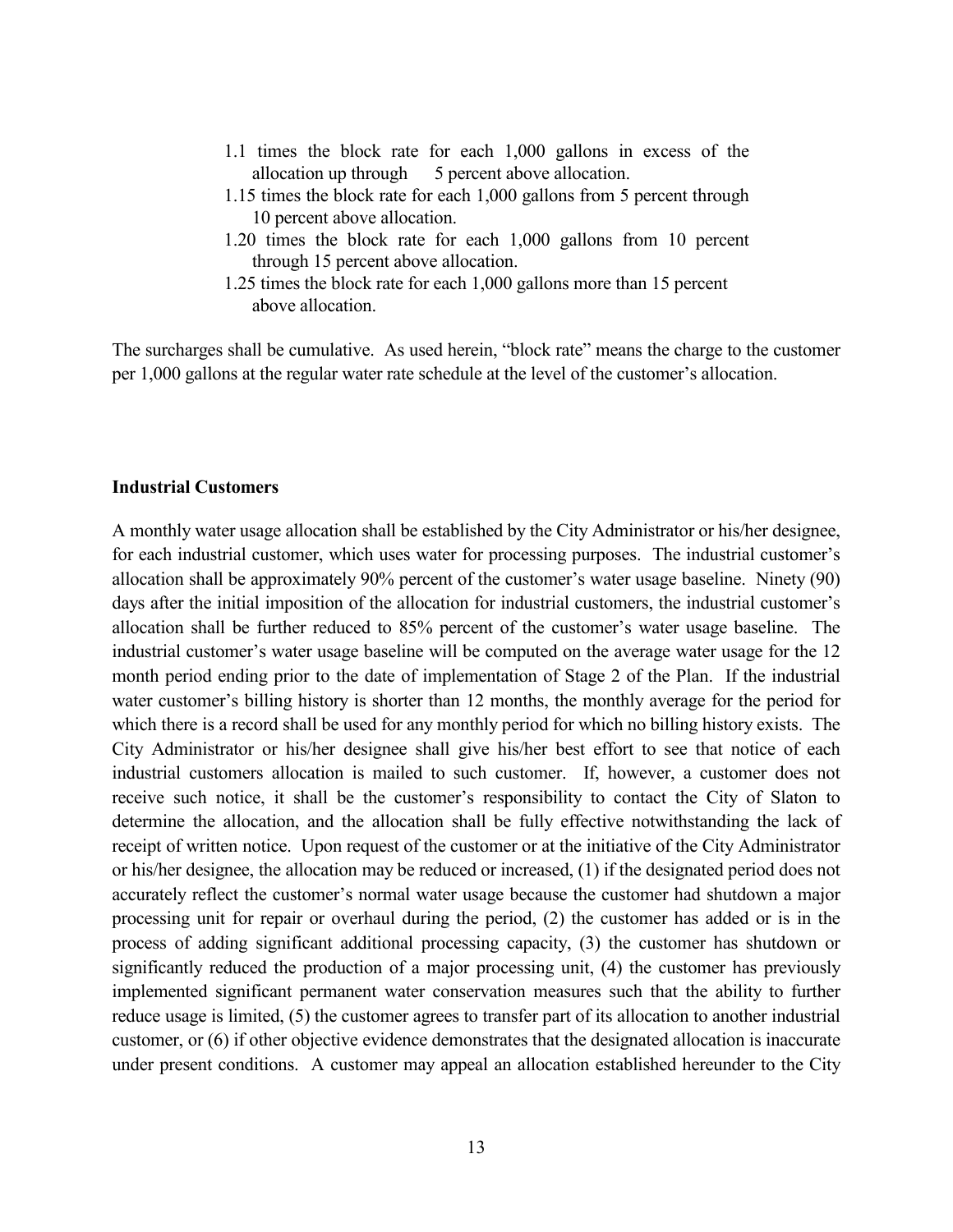Administrator or his/her designee.

Industrial customers shall pay the following surcharges:

Customers whose allocation is 1,000 gallons through 15,000 gallons per month:

- \$.20 per thousand gallons for the first 1,000 gallons over allocation.
- \$.30 per thousand gallons for the second 1,000 gallons over allocation.
- \$.40 per thousand gallons for the third 1,000 gallons over allocation.
- \$.50 per thousand gallons for each additional 1,000 gallons over allocation.

Customers whose allocation is 15,000 gallons per month or more:

- 1.10 times the block rate for each 1,000 gallons in excess of the allocation up through 5 percent above allocation.
- 1.15 times the block rate for each 1,000 gallons from 5 percent through 10 percent above allocation.
- 1.20 times the block rate for each 1,000 gallons from 10 percent through 15 percent above allocation.
- 1.25 times the block rate for each 1,000 gallons more than 15 percent above allocation.

The surcharges shall be cumulative. As used herein, "block rate" means the charge to the customer per 1,000 gallons at the regular water rate schedule at the level of the customer's allocation.

# Section XI: Enforcement

- (a) No person shall knowingly or intentionally allow the use of water from the City of Slaton for residential, commercial, industrial, agricultural, governmental, or any other purpose in a manner contrary to any provision of this Plan, or in an amount in excess of that permitted by the drought response stage in effect at the time pursuant to action taken by City Administrator, or his/her designee, in accordance with provisions of this Plan.
- (b) Administrative Enforcement
	- (1) During those periods when this plan calls for mandatory curtailment of particular water uses, any person or group of persons, including City employees, who observe any prohibited water use, are authorized to contact the owner or any person having an apparent right or occupancy, inform them of the apparent violation, and request them to promptly cease the prohibited water use.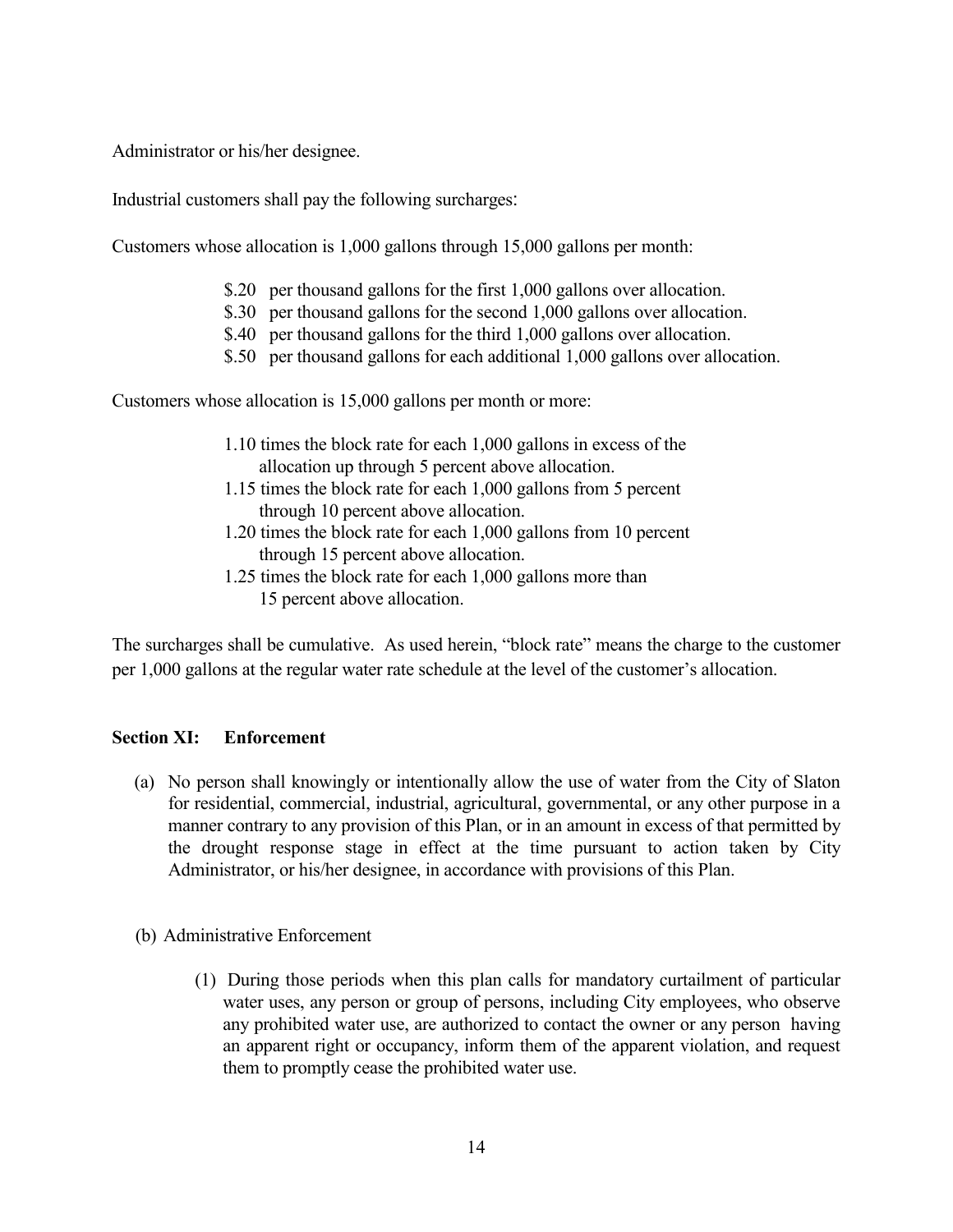- (2) If either (1) the or occupant declines to voluntarily comply or (2) if the owner or occupant is not present or cannot be immediately located, then any such designated person may turn off the violating use, and such designated person is granted and shall possess then authority to enter upon property to carry this out.
- (3) If any owner or person having an apparent right of occupancy either refuses to discontinue the prohibited use or, after discontinuing it, thereafter resumes any prohibited use, any designated person after notifying the City Administrator or his/her designee, may discontinue water service to the property at the meter. Service will be reinstated thereafter only upon providing assurance of further compliance and payment of the City's reconnection fee.
- (c) Criminal Enforcement
	- (1) Any person who violates this Plan is guilty of a misdemeanor and, upon conviction shall be punished by a fine of not less than 10 Dollars (\$10) and not more than 500 dollars (\$500). Each day that one or more of the provisions in this Plan is violated shall constitute a separate offense. Compliance with this plan may also be sought through injunctive relief in the district court.
	- (2) Any person, including a person classified as a water customer of the City of Slaton, in apparent control of the property where a violation occurs or originates shall be presumed to be the violator, and proof that the violation occurred on the person's property shall constitute a rebuttable presumption that the person in apparent control of the property committed the violation, but any such person shall have the right to show that he/she did not commit the violation. Parents shall be presumed to be responsible for violations of their minor children and proof that a violation, committed by a child, occurred on property within the parents' control shall constitute a rebuttable presumption that the parent committed the violation, but any such parent may be excused if he/she proves that he/she had previously directed the child not to use the water as it was used in violation of this Plan and that the parent could not have reasonably known of the violation.
		- (3) Any employee of the City Of Slaton, police officer, or other City employee designatedby the City Administrator, may issue a citation to a person he/she reasonably believes to be in violation of this Ordinance. The citation shall be prepared in duplicate and shall contain the name and address of the alleged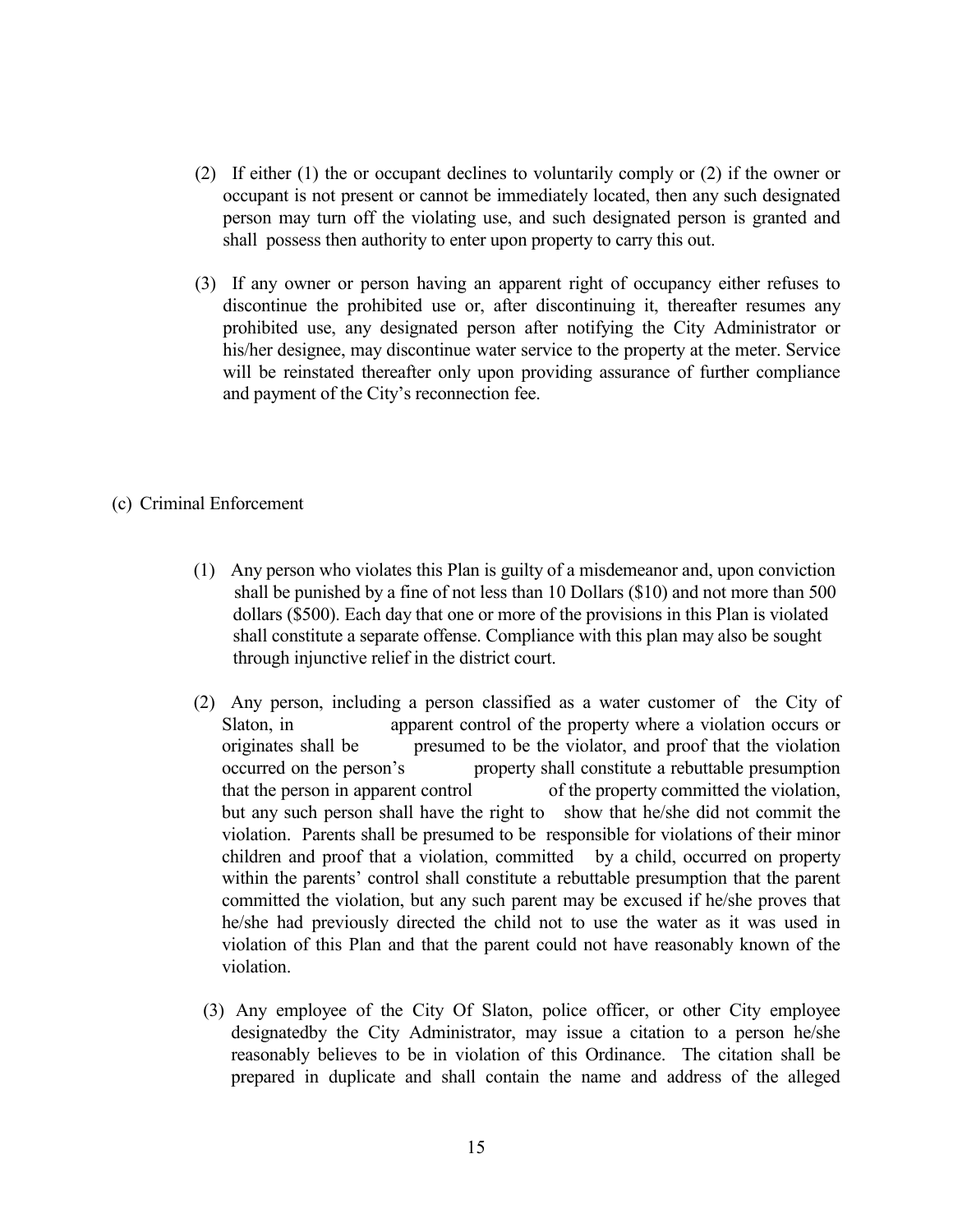violator, if known, the offense charged, and shall direct him/her to appear in the municipal court on the date shown on the citation for which the date shall not be less than 3 days nor more than 5 days from the date the citation was issued. The alleged violator shall be served a copy of the citation. Service of the citation shall be complete upon delivery if the citation to the alleged violator, to an agent or employee of a violator, or to a person over 14 years of age who is a member of the violator's immediate family or is a resident of the violator's residence. The alleged violator shall appear in municipal court to enter a plea of guilty or not guilty for the violation of this Plan. If the alleged violator fails to appear in municipal court, a warrant for his/her arrest may be issued.. A summons to appear may be issued in lieu of an arrest warrant. These cases shall be expedited and given preferential setting in municipal court before all other cases.

#### Section XII: Variances

The City Administrator or his/her designee, may, in writing, grant temporary variance for existing water uses otherwise prohibited under this Plan if it is determined that failure to grant such variance would cause an emergency condition adversely affecting the health, sanitation, or fire protection for the public or the person requesting such variance and if one or more of the following conditions are met:

- (a) Compliance with this Plan cannot be technically accomplished during the duration of the water supply shortage or other condition for which the Plan is in effect.
- (b) Alternative methods can be implemented which will achieve the same level of reduction in water use.

Persons requesting an exemption from the provisions of this Ordinance shall file a petition for variance with the City of Slaton within 5 days after the Plan or a particular drought response stage has been invoked. All petitions for variances shall be reviewed by the City Administrator, or his/her designee, and shall include the following:

- (a) Name and address of the petitioner(s).
- (b) Purpose of water use.
- (c) Specific provision(s) of the Plan from which the petitioner is requesting relief.
- (d) Detailed statement as to how the specific provision of the Plan adversely affects the petitioner or what damage or harm will occur to the petitioner or others if petitioner complies with this Ordinance.
- (e) Description of the relief requested.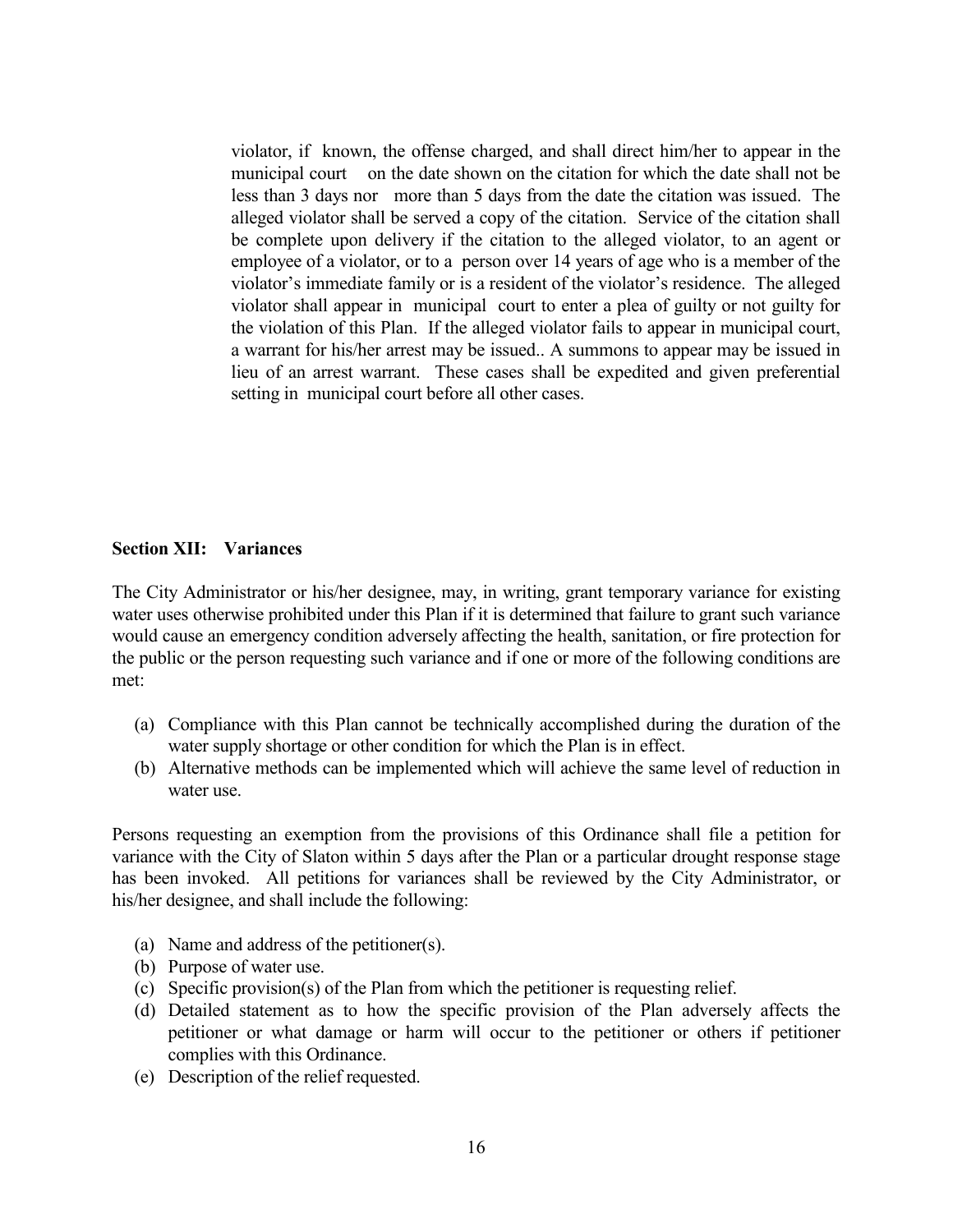- (f) Period of time for which the variance is sought.
- (g) Alternative water use restrictions or other measures the petitioner is taking or proposes to take to meet the intent of this Plan and the compliance date.
- (h) Other pertinent information.

Variances granted by the City of Slaton shall be subject to the following conditions, unless waived or modified by the City Administrator or his/her designee:

- (a) Variances granted shall include a timetable for compliance.
- (b) Variances granted shall expire when the Plan is no longer in effect, unless the petitioner has failed to meet specified requirements.

No variance shall be retroactive or otherwise justify any violation of this Plan occurring prior to the issuance of the variance.

# Section XIII: Severability

It is hereby declared to be the intention of the Slaton City Council that the sections, paragraphs, sentences, clauses, and phrases of this Ordinance are severable and, if any phrase, clause, sentence, paragraph, or section of this Plan shall be declared unconstitutional by the valid judgment or decree of any court of competent jurisdiction, such unconstitutionality shall not affect any of the remaining phrases, clauses, sentences, paragraphs, and sections of this Plan, since the same would not have been enacted by the Slaton City Council without the incorporation into this Plan of any such unconstitutional phrase, clause, sentence, paragraph, or section.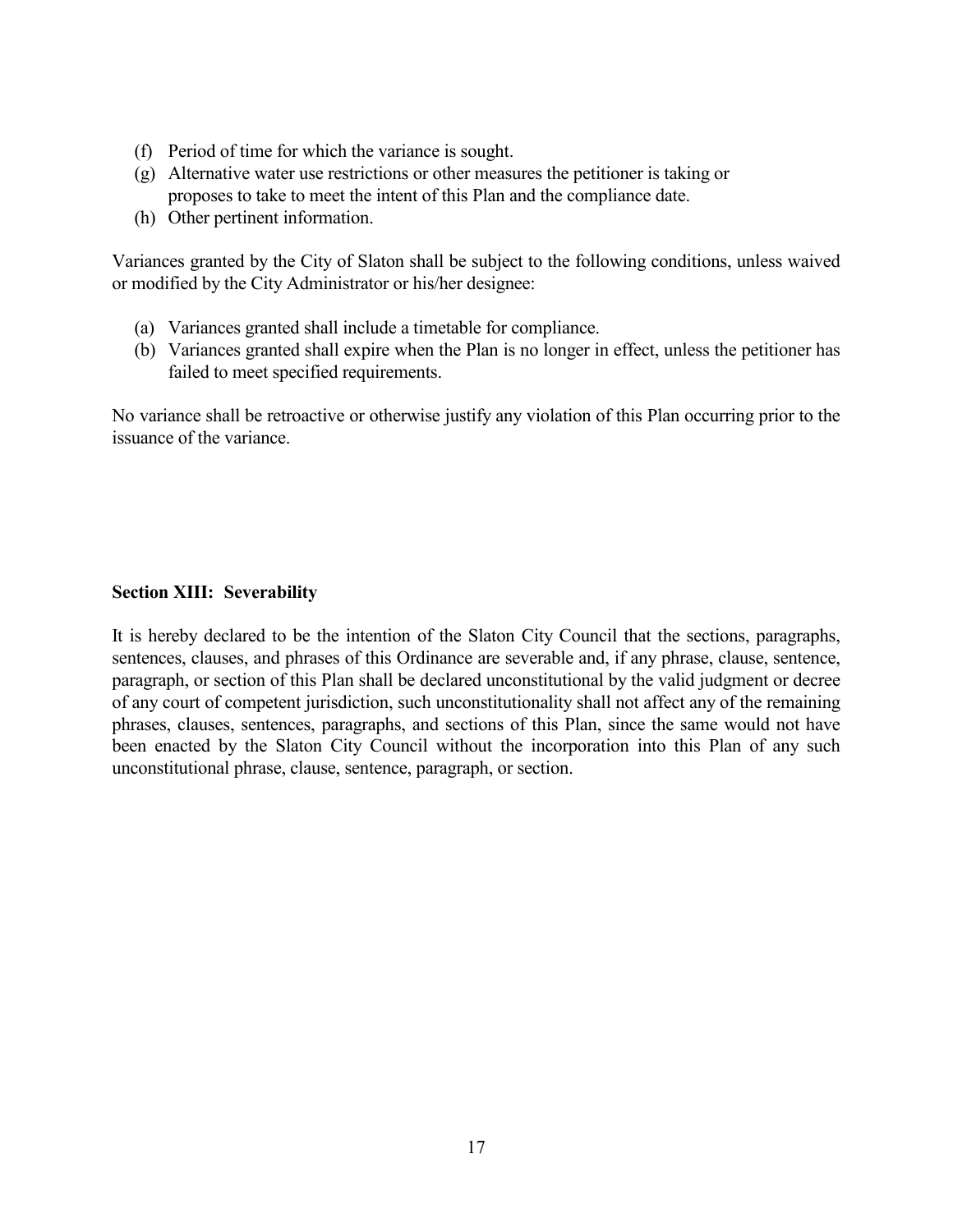Ordinance and Resolution of a Drought Contingency Plan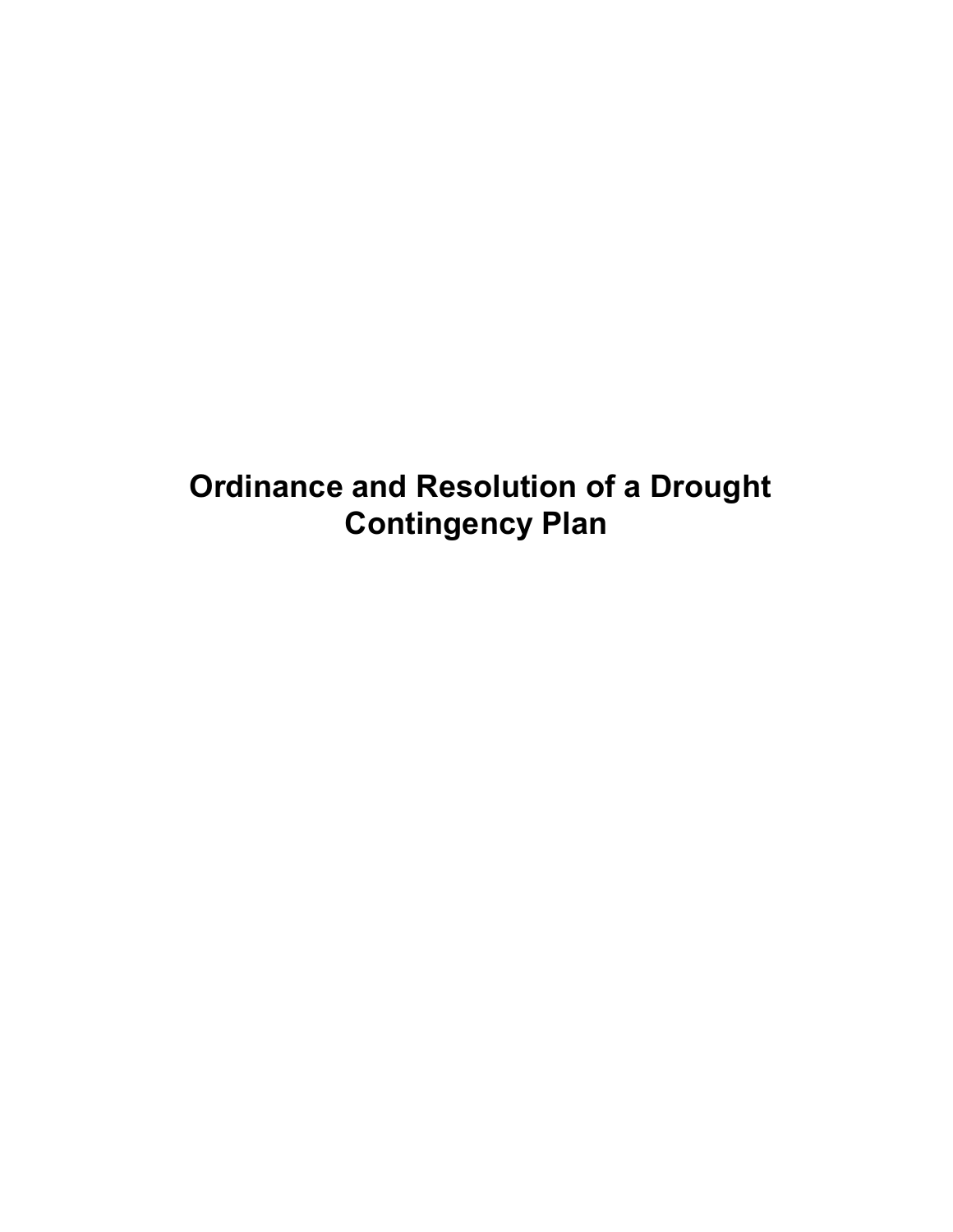# ORDINANCE FOR ADOPTION OF A {PRIVATE } {PRIVATE }DROUGHT CONTINGENCY PLAN{te \l 0 "1DROUGHT CONTINGENCY PLAN"}

# ORDINANCE NO.

AN ORDINANCE OF THE CITY OF SLATON, TEXAS, ADOPTING A DROUGHT CONTIGENCY PLAN; ESTABLISHING CRITERIA FOR THE INITIATION AND TERMINIATION OF DROUGHT RESPONSE STAGES; ESTABLISHING RESTRICTIONS ON CERTAIN WATER USES; ESTABLISHING PENALTIES FOR THE VIOLATION OF AND PROVISIONS FOR ENFORCEMENT OF THESE RESTRICTIONS; ESTABLISHING PROCEDURES FOR GRANTING VARIANCES; AND PROVIDING SEVERABILITY AND AN EFFECTIVE DATE.

WHEREAS, the City of Slaton, Texas recognizes that the amount of water available to the City and its water utility customers is limited and subject to depletion during periods of extended drought;

WHEREAS, the City recognizes that natural limitations due to drought conditions and other acts of God cannot guarantee an uninterrupted water supply for all purposes;

WHEREAS, Section 11.1272 of the Texas Water Code and applicable rules of the Texas Natural Resource Conservation Commission require all public water supply systems in Texas to prepare a drought contingency plan; and

WHEREAS, as authorized under law, and in the best interests of the citizens of Slaton, Texas, the Slaton City Council deems it expedient and necessary to establish certain rules and policies for the orderly and efficient management of limited water supplies during drought and other water supply emergencies;

NOW THEREFORE, BE IT ORDAINED BY THE CITY OF SLATON, TEXAS:

#### SECTION 1.

 That the City of Slaton, Texas Drought Contingency Plan attached hereto as Exhibit A and made part hereof for all purposes be, and the same is hereby, adopted as the official policy of the City.

SECTION 2.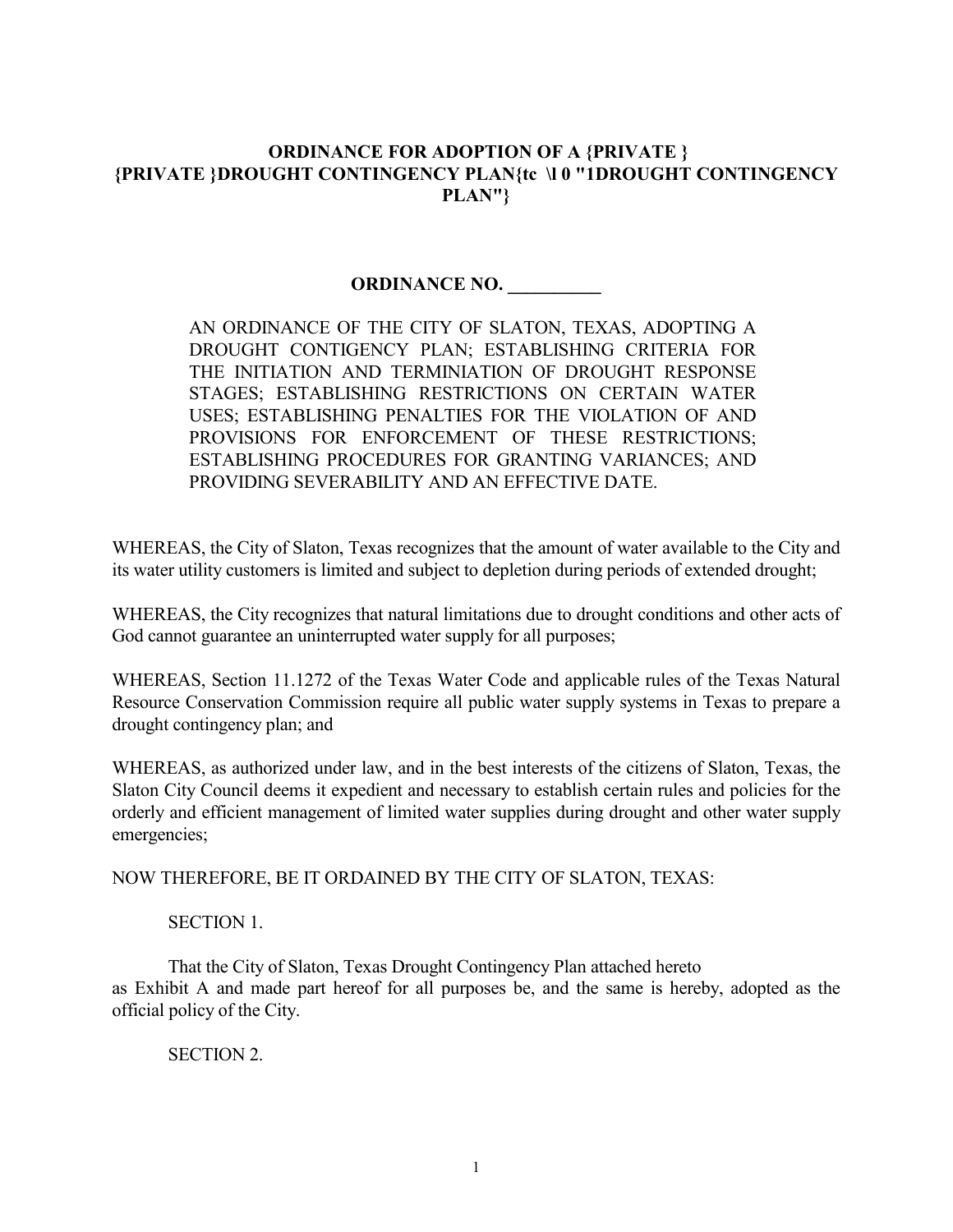That all ordinances that are in conflict with the provisions of this ordinance be, and the same are hereby, repealed and all other ordinances of the City not in conflict with the provisions of this ordinance shall remain in full force and effect.

SECTION 3.

 Should any paragraph, sentence, subdivision, clause, phrase, or section of this ordinance be adjudged or held to be unconstitutional, illegal or invalid, the same shall not affect the validity of this ordinance as a whole or any part or provision thereof, other than the part so declared to be invalid, illegal or unconstitutional.

SECTION 4.

 This ordinance shall take effect immediately from and after its passage and the publication of the caption, as the law in such cases provides.

 DULY PASSED BY THE CITY OF SLATON, TEXAS, on the \_\_\_\_\_\_\_\_\_\_\_ day of  $199$ .

APPROVED:

\_\_\_\_\_\_\_\_\_\_\_\_\_\_\_\_\_\_\_\_\_\_\_\_\_\_\_\_

MAYOR

ATTESTED TO:

CITY SECRETARY

APPROVED AS TO FORM:

\_\_\_\_\_\_\_\_\_\_\_\_\_\_\_\_\_\_\_\_\_\_\_\_\_\_\_\_

 $\overline{\phantom{a}}$  , which is a set of the set of the set of the set of the set of the set of the set of the set of the set of the set of the set of the set of the set of the set of the set of the set of the set of the set of th CITY ATTORNEY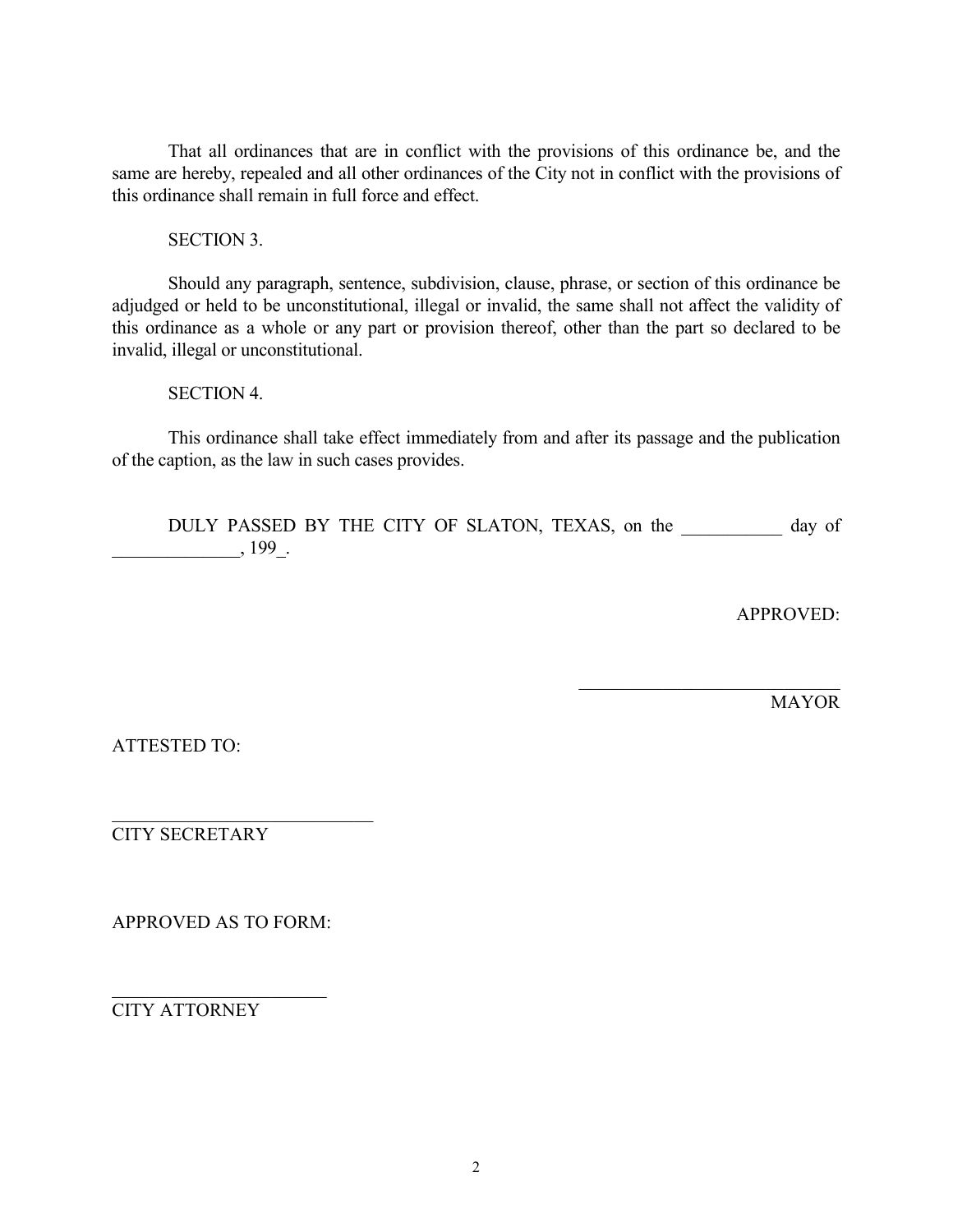# RESOLUTION FOR ADOPTION OF A {PRIVATE } {PRIVATE }DROUGHT CONTINGENCY PLAN{te \l 0 "1DROUGHT CONTINGENCY PLAN''}

# RESOLUTION NO. \_\_\_\_\_\_\_\_\_

#### A RESOLUTION OF THE CITY COUNCIL OF THE CITY OF SLATON ADOPTING A DROUGHT CONTINGENCY PLAN.

WHEREAS, the City Council recognizes that the amount of water available to the City of Slaton and its water utility customers is limited and subject to depletion during periods of extended drought;

WHEREAS, the City Council recognizes that natural limitations due to drought conditions and other acts of God cannot guarantee an uninterrupted water supply for all purposes;

WHEREAS, Section 11.1272 of the Texas Water Code and applicable rules of the Texas Natural Resource Conservation Commission require all public water supply systems in Texas to prepare a drought contingency plan; and

WHEREAS, as authorized under law, and in the best interests of the customers of the City of Slaton the City Council deems it expedient and necessary to establish certain rules and policies for the orderly and efficient management of limited water supplies during drought and other water supply emergencies;

NOW THEREFORE, BE IT RESOLVED BY THE SLATON CITY COUNCIL OF THE CITY OF SLATON:

 SECTION 1. That the Drought Contingency Plan attached hereto as Exhibit A and made part hereof for all purposes be, and the same is hereby, adopted as the official policy of the City of Slaton.

 SECTION 2. That the City Administrator is hereby directed to implement, administer, and enforce the Drought Contingency Plan.

SECTION 3. That this resolution shall take effect immediately upon its passage.